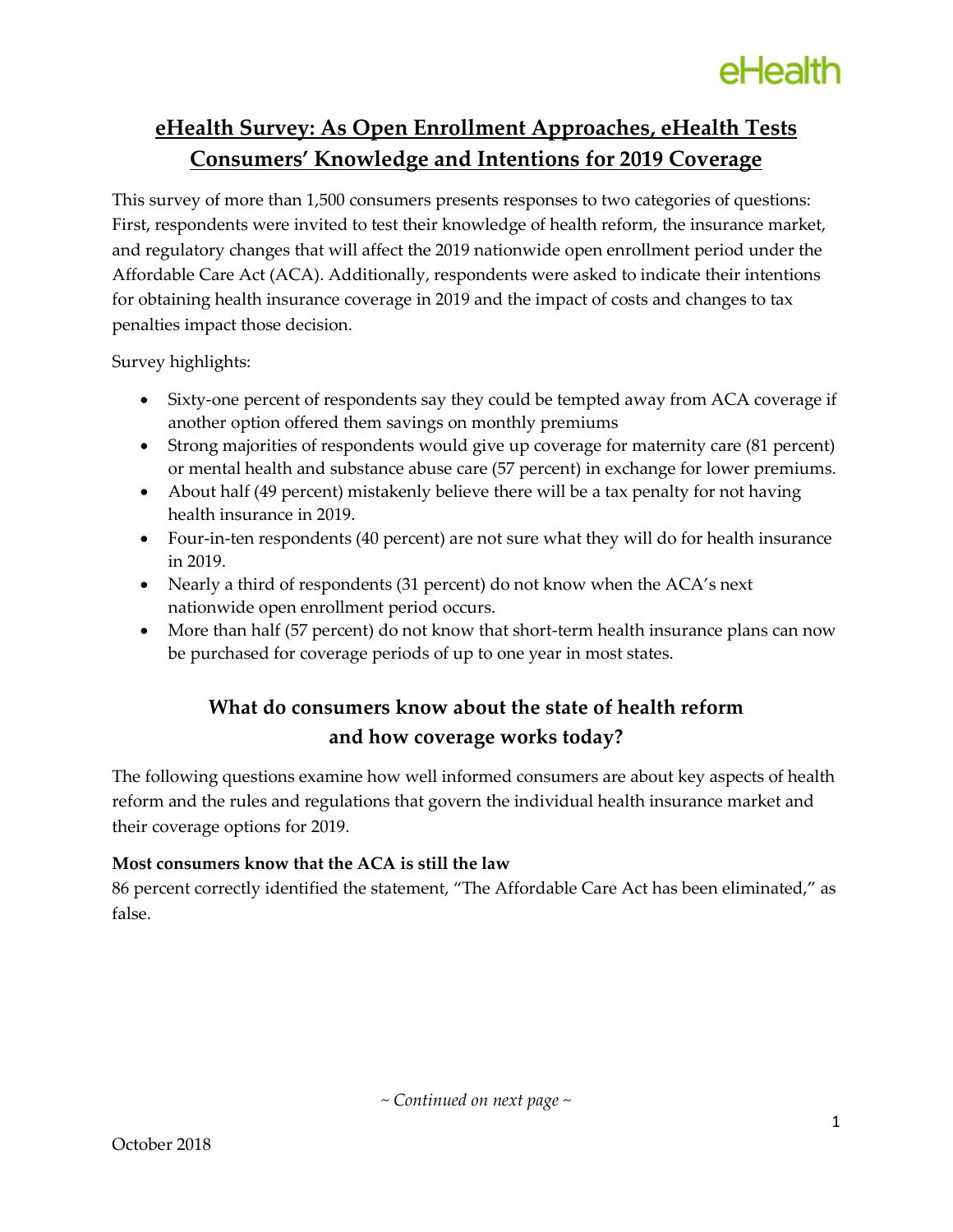

 However, the middle aged and the affluent are more likely to be well informed: People between the ages of 55 and 64 were more likely than younger people ages 35 to 44 to know that the ACA has not been eliminated (90 percent vs 83 percent). Likewise, 93 percent of people with a household income between \$75,000 and \$125,000 answered correctly, compared to 83 percent of those with an income below \$25,000.

#### **More than 3 in 10 consumers don't know open enrollment dates**

As of last year, the open enrollment period for Affordable Care Act coverage was reduced by half and ran from November 1 through December 15, but only 69 percent of survey respondents got the message.



 One-third of people who say they are unsure about their 2019 coverage don't know when open enrollment happens: Among respondents who say they are unsure what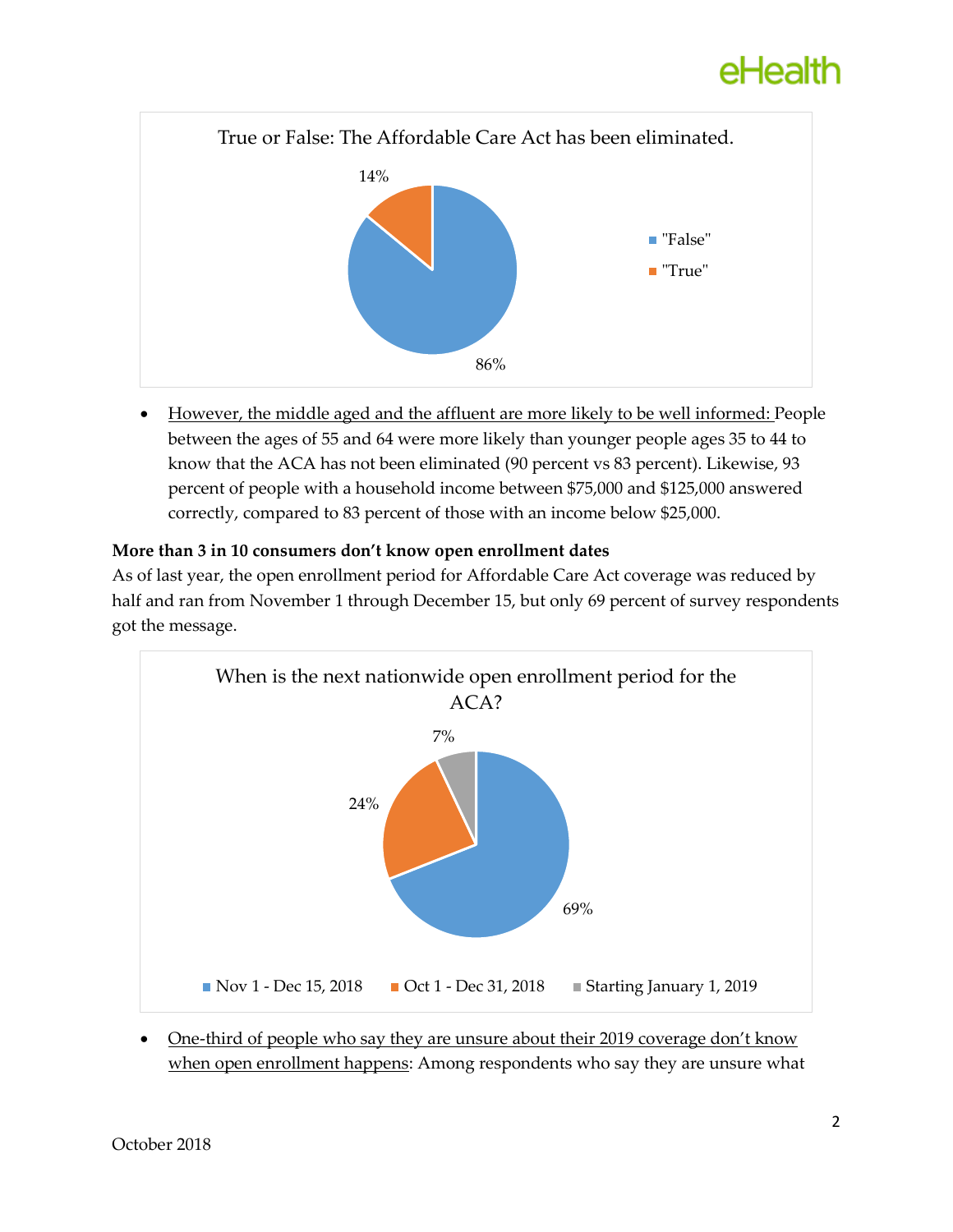they will do for health insurance coverage in 2019, 33 percent answered this question incorrectly.

## **A quarter don't know their options for buying insurance are limited outside of the ACA open enrollment period**

Twenty-five percent of respondents do not know that they can only buy ACA coverage outside open enrollment if they experience a qualifying life event.



 Young adults are most well informed on coverage options outside of open enrollment: 83 percent of young adults age between the ages of 25 and 34 know that they can only buy coverage outside of open enrollment if they experience a major life change. By comparison, 74 percent of people between ages 45 to 54 answered correctly.

## **Nearly half mistakenly believe the ACA tax penalty is in effect next year**

The tax penalty for going without health insurance coverage will no longer be in effect starting with 2019 coverage but nearly half (49 percent) don't know that.

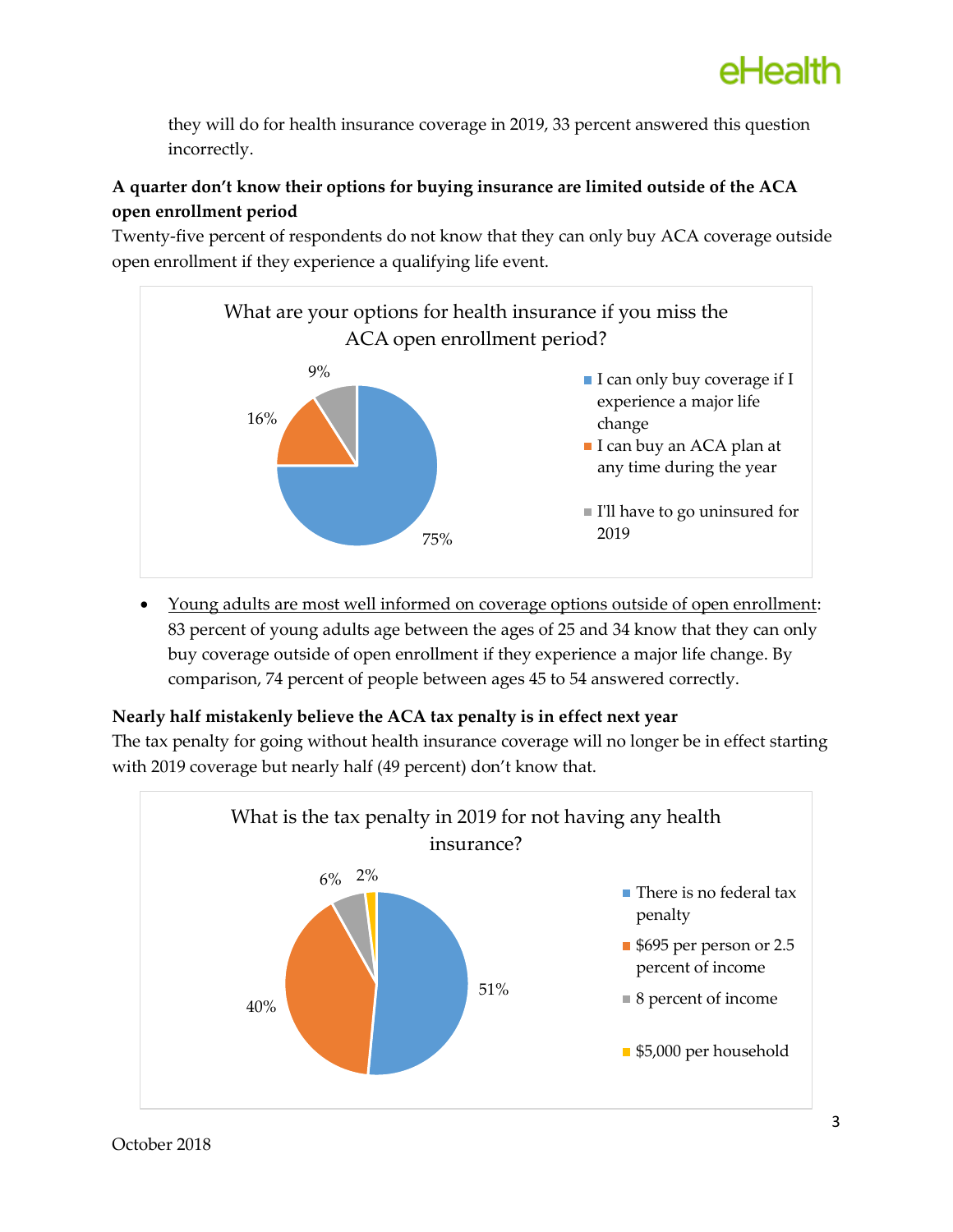• Young adults are especially poorly informed about the tax penalty: Among people ages 25 to 34, 38 percent know that there is no federal tax penalty for going uninsured in 2019. By comparison, 59 percent of people ages 55 to 64 answered correctly.

### **Most don't realize non-ACA coverage options exist**

More than half (56 percent) of survey respondents incorrectly believe that all health insurance plans must meet coverage guidelines of the ACA. In fact, short-term and other non-ACA plans will be more widely available in 2019 as a result of federal rule changes, though they do not provide the same level of protection.



• Men are more well informed about non-ACA coverage options than women: 64 percent of men know that there are non-ACA health insurance plans available in the market today, compared to 53 percent of women.

#### **Consumers are confused about short-term health insurance coverage periods**

Previously, short-term coverage periods were limited to 90 days, but new federal regulations now allow people to buy short-term health insurance plans with coverage periods of up to one year in most states. However, only 43 percent are aware of that fact.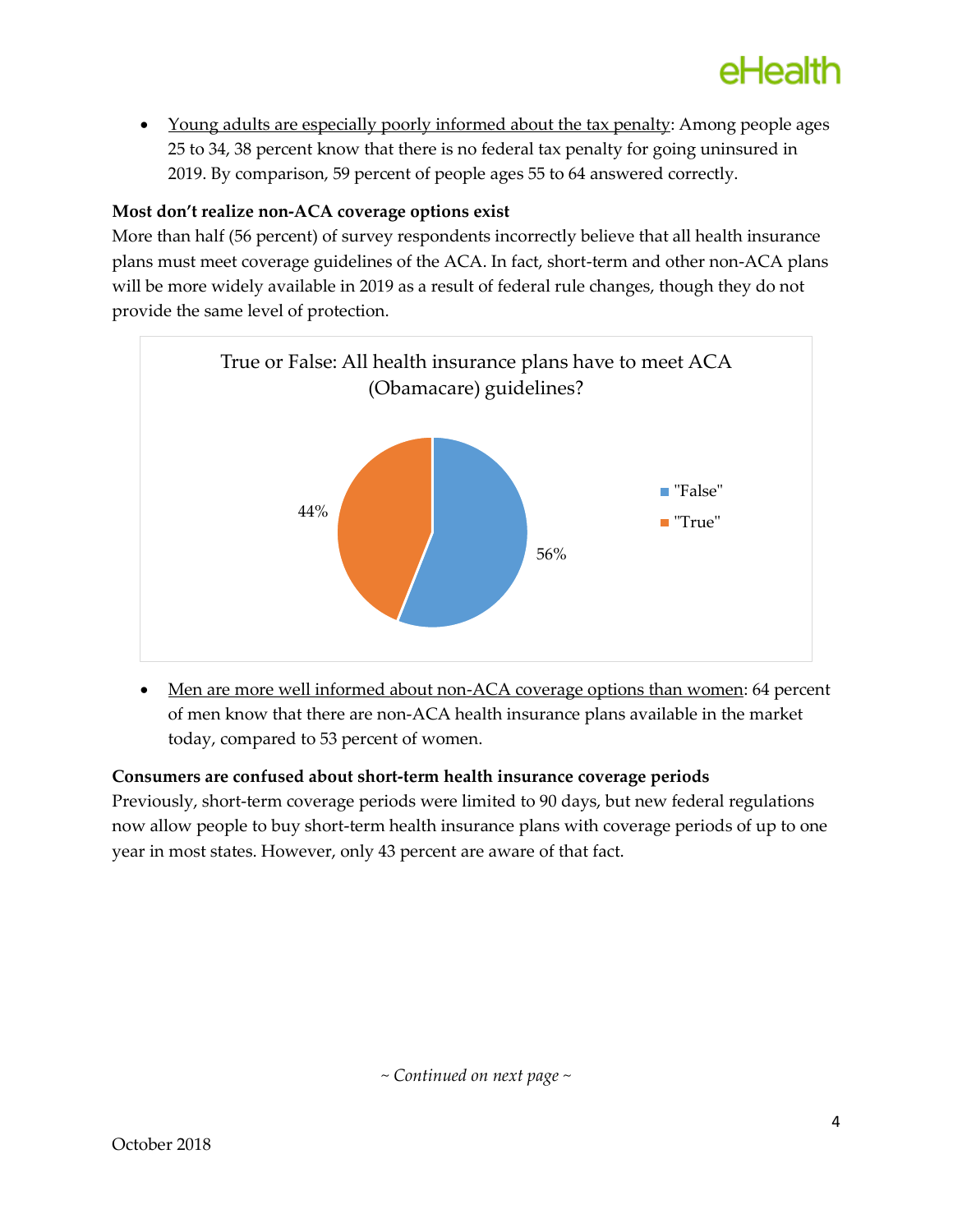

 Younger adults are less well informed about changes to short-term health insurance policy length: People ages 25 to 34 are significantly less likely to know about the new maximum length of short-term health insurance policies than people between the ages of 45 and 54 (32 percent vs. 46 percent).

### **Consumers are confused about pre-existing conditions**

ACA-compliant health plans do not deny coverage for pre-existing medical conditions, though other products often do. However, most respondents (69 percent) do not understand that the definition of a pre-existing medical condition can vary from one insurer to another.

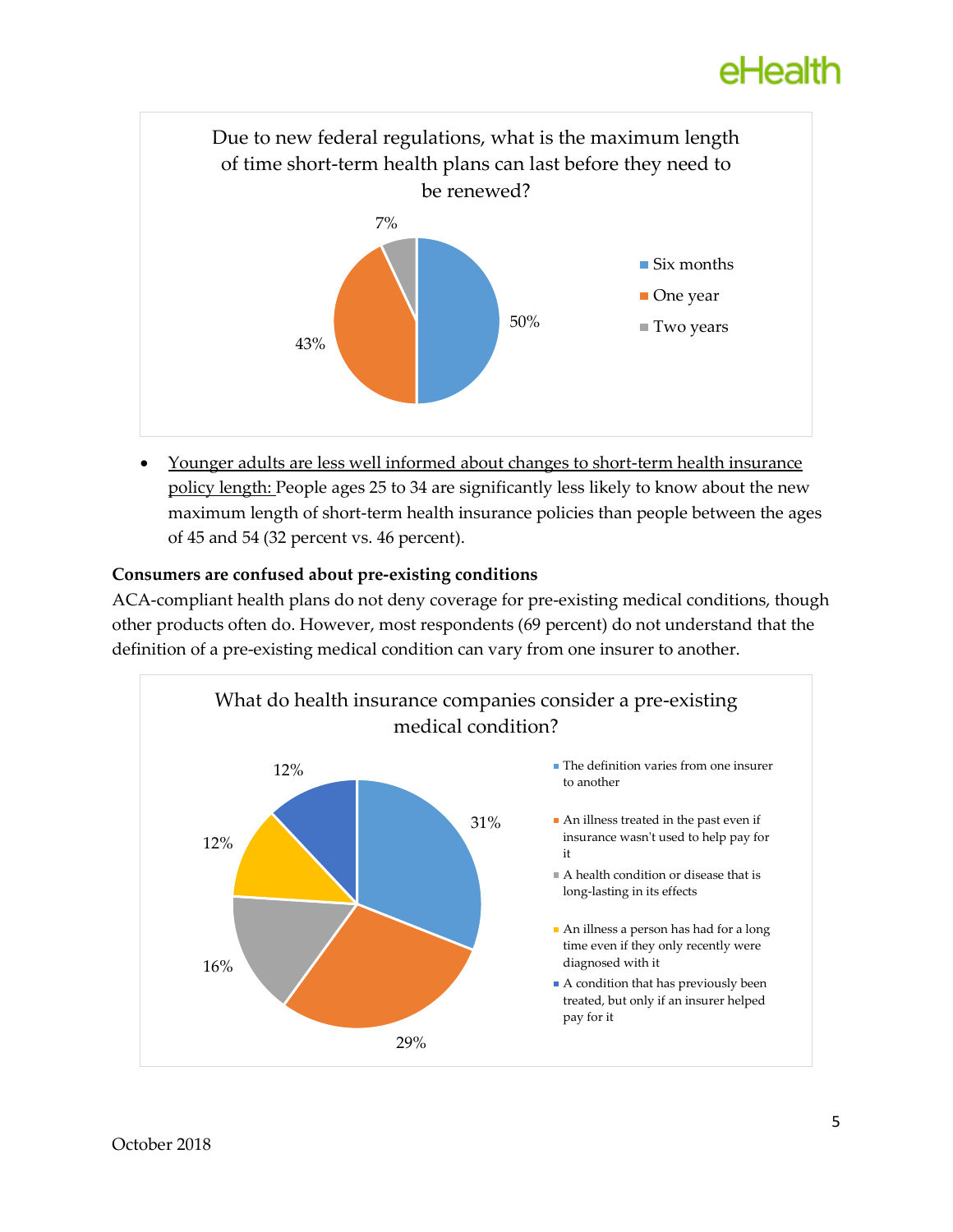Middle-aged respondents were most well informed about pre-existing health conditions: 37 percent of people ages 45 to 54 correctly understand that the definition of a preexisting condition can differ from one insurer to another; by comparison, 18 percent of people age 24 or younger and 26 percent of people between the ages of 25 and 34 answered correctly.

### **Pre-existing condition protections are not universal**

More than half of respondents (55 percent) incorrectly believe that a person could not be turned down for short-term health insurance based on the presence of pre-existing medical conditions.



 Men and middle-income people are more likely to understand limitations of short-term health insurance policies: Men (38 percent) are more likely than women (27 percent) to know that short-term plans can turn you down for pre-existing conditions. The same is true of people with a household income of \$75,000-\$125,000 (39 percent) versus people with an income of \$25,000-\$50,000 (25 percent).

## **What will Americans do for health insurance coverage in 2019?**

With regulations loosened and new coverage options on the table for many, the following questions are designed to provide insight into consumer behavior during the nationwide open enrollment period for 2019 coverage.

#### **Few with ACA coverage intend to switch to a less costly plan with fewer benefits**

Forty percent of respondents don't yet know what they will do for coverage in 2019; 7 percent of those who say they are currently covered by an ACA-compliant plan say they intend to switch to a less costly plan that provides fewer benefits (such as a short-term plan).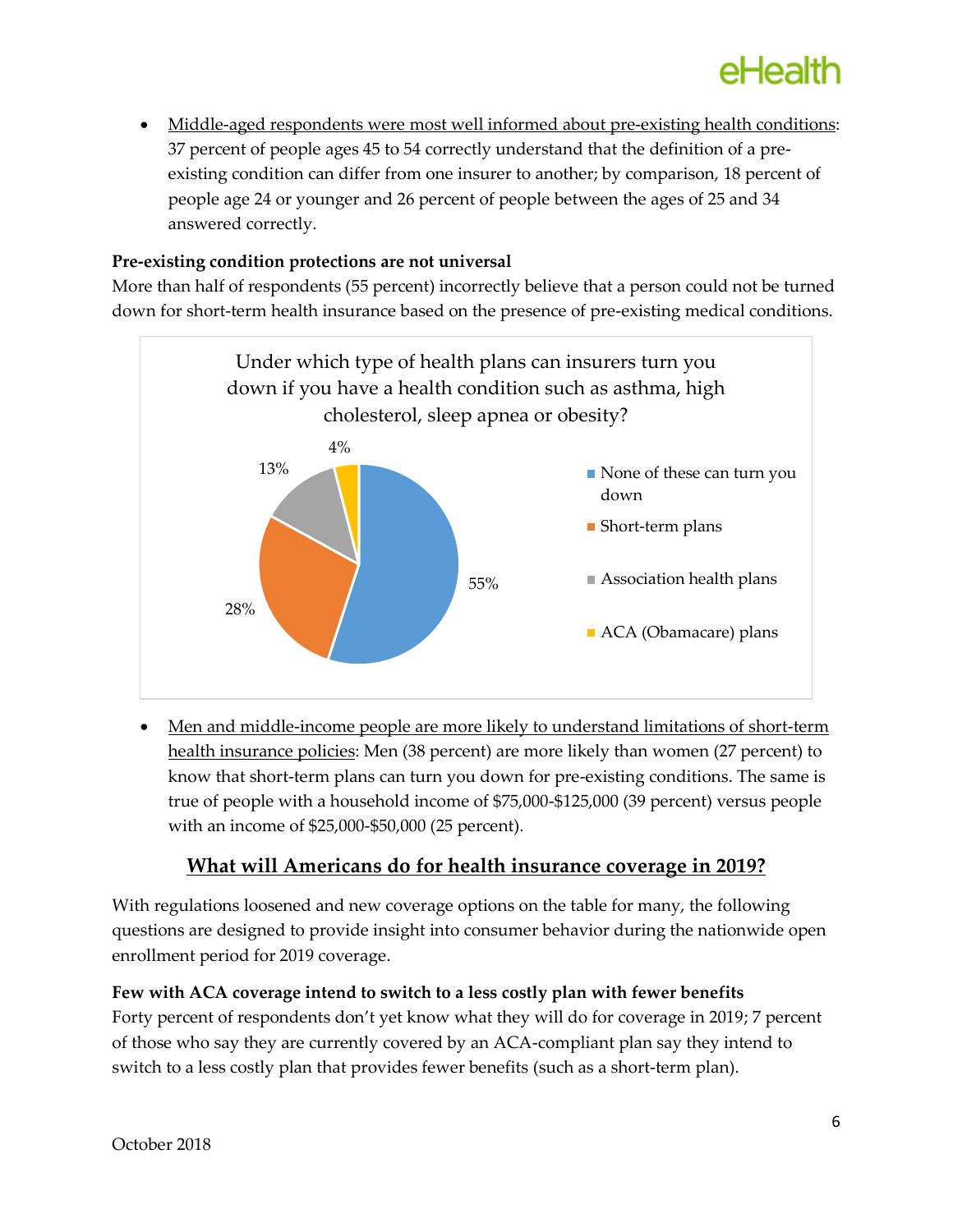

• Women are less sure about coverage for 2019 than men: 41 percent of women say they are uncertain what they will do for health insurance in 2019, while 35 percent of men expressed the same uncertainty.

#### **Lower cost coverage options present a temptation for many**

Sixty-one percent of respondents say they could be tempted away from ACA coverage if another option offered them savings on their monthly premiums.

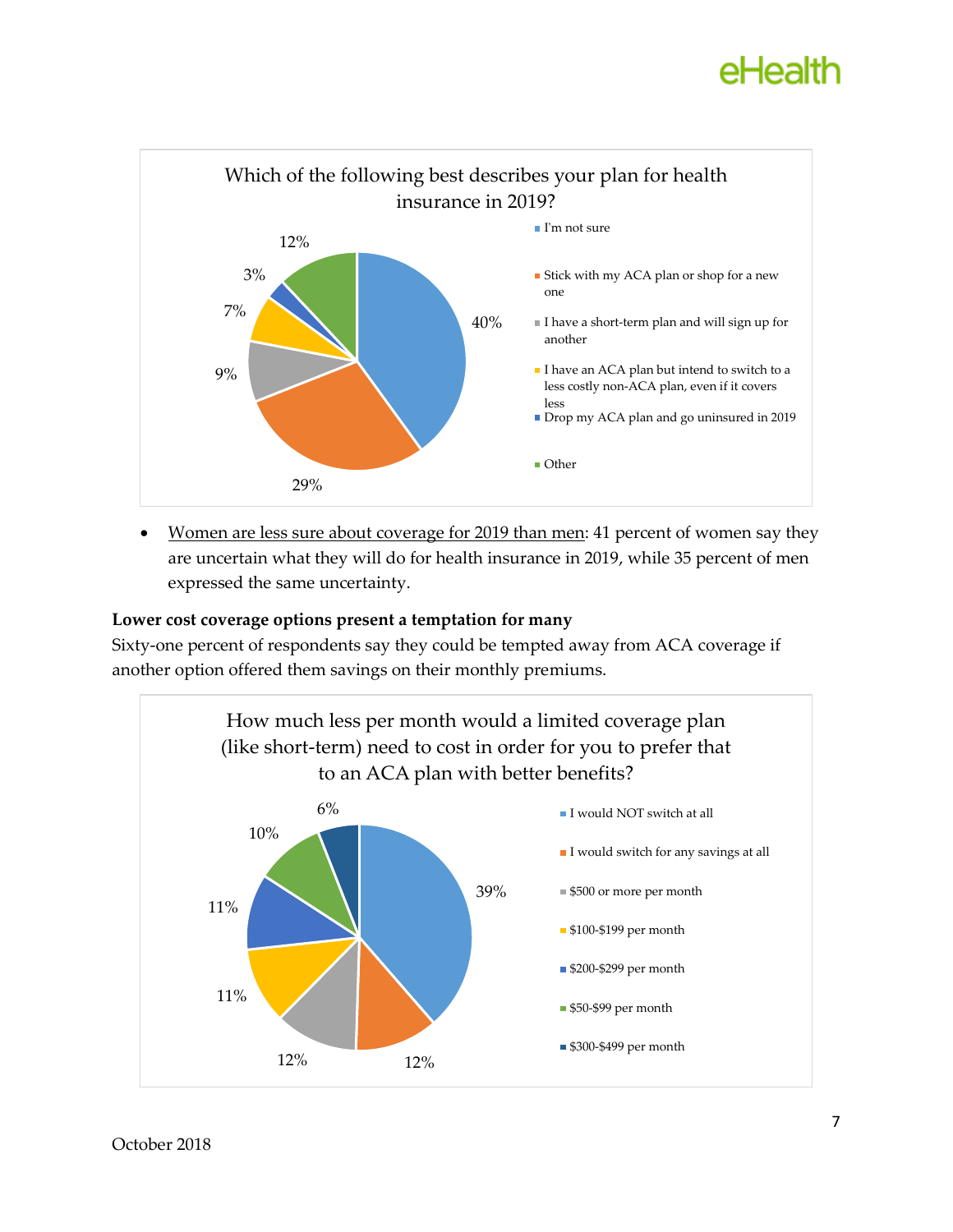

 Savings offered by short-term plans may tempt some away from ACA coverage: According to an eHealth analysis, individual short-term premiums average about \$330 less than individual ACA coverage among people not receiving government subsidies.

#### **Tax considerations are not a major influence for most**

Sixty-one percent of respondents say their decision about whether or not to buy health insurance is not influenced by tax considerations.



• Nearly four in ten (39 percent) say they are motivated by tax penalty considerations: As stated above, half (51 percent) of survey respondents knew that the tax penalty for going uninsured has been repealed for 2019.

#### **Many consumers are willing to forgo maternity coverage and mental health care**

Strong majorities are willing to do without maternity (81 percent) and mental health care (57 percent) benefits if it meant they could save money on health insurance. Both are covered by all ACA-compliant health plans.

*~ Continued on next page ~*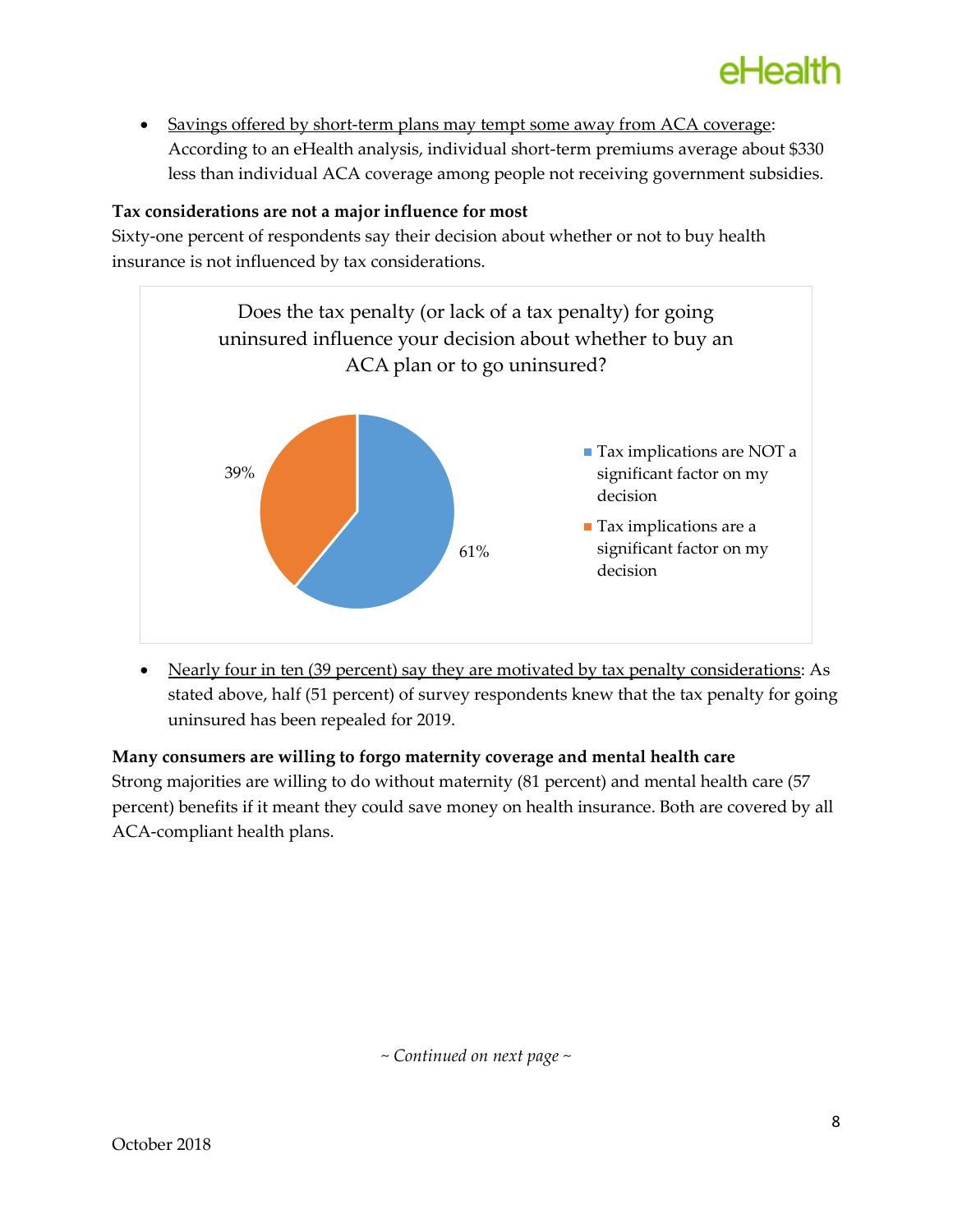

 Some core ACA benefits have very strong support: Few respondents felt they would forgo prescription drug benefits (10 percent) or preventive care and checkups (9 percent) in exchange for reducing their health insurance costs.

#### **###**

#### **Methodology**

This survey was conducted on behalf of eHealth, Inc. by CredSpark. Responses were collected on a voluntary basis and more than 1,500 responses were received. About half of the responses collected came from eHealth customers while the other half came from the general public, with an emphasis on people who purchase their own health insurance coverage.

#### **About eHealth**

eHealth, Inc. (NASDAQ: EHTH) owns eHealth.com, a leading private online health insurance exchange where individuals, families and small businesses can compare health insurance products from brand-name insurers side by side and purchase and enroll in coverage online and over the phone. eHealth offers thousands of individual, family and small business health plans underwritten by many of the nation's leading health insurance companies. eHealth (through its subsidiaries) is licensed to sell health insurance in all 50 states and the District of Columbia. eHealth also offers educational resources, exceptional telephonic support, and powerful online and pharmacy-based tools to help Medicare beneficiaries navigate Medicare health insurance options, choose the right plan and enroll in select plans online or over the phone through Medicare.com [\(www.Medicare.com\)](http://www.medicare.com/), eHealthMedicare.com